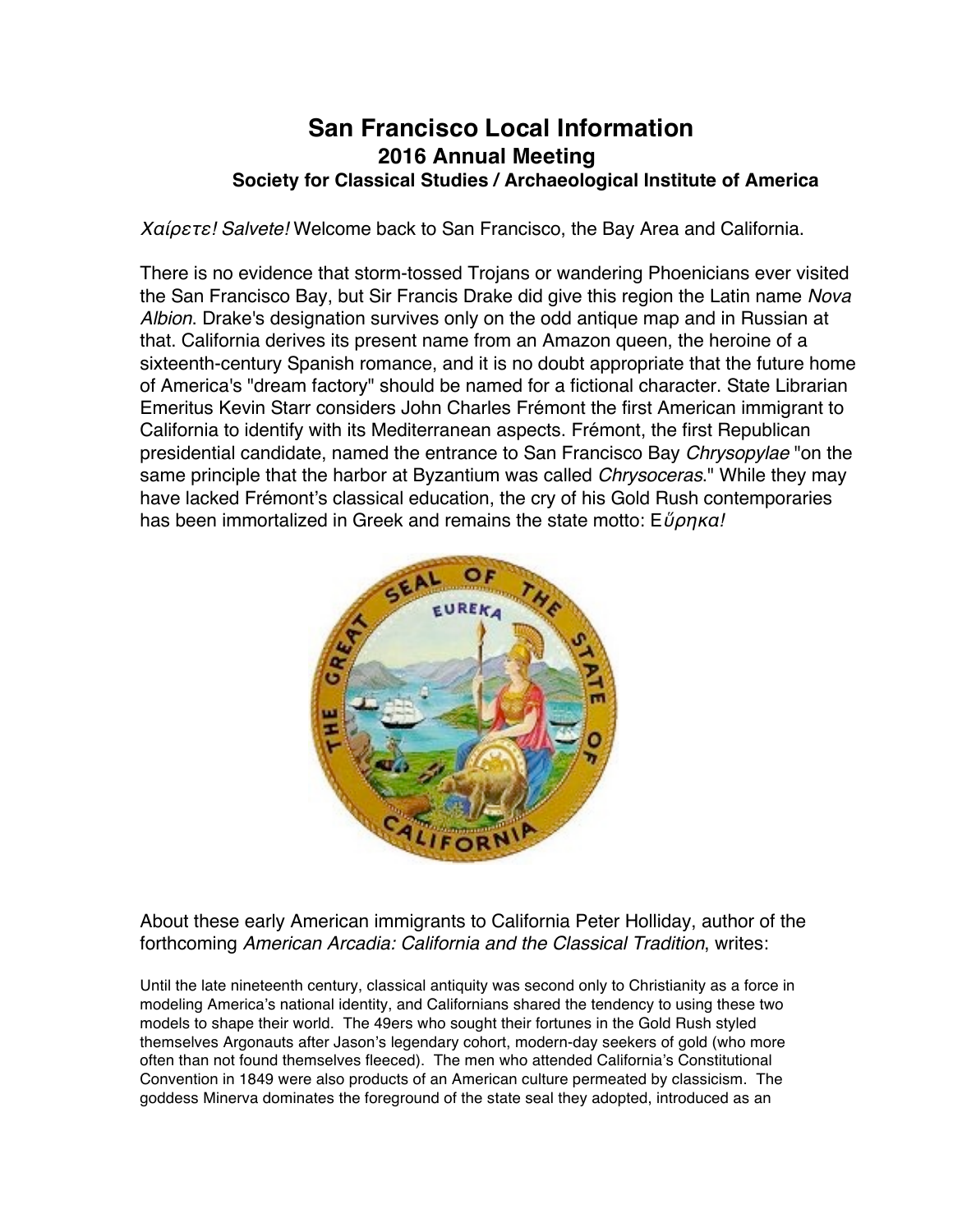allegory for the extraordinary political circumstances of California's admission to the Union (immediate statehood without the gestation period of being a territory). Starting with the arrival of the first Yankee settlers, but gaining momentum with increasing immigration following the Civil War, California's landscape and climate have been promoted as an American Mediterranean. In addition to the evocative Spanish place names invented and conferred by Anglo developers, there also arose a Eureka, a Pomona, and even an Arcadia. Although it may take new forms, a cohort of Californians continues to fashion their sense of place and self through the metaphor of classical antiquity.

The following are some suggestions for connecting with San Francisco's Mediterranean and classical roots during your stay:

# **Places of Historical Interest**

Native Americans tended to avoid the peninsula that would become San Francisco, but in 1776 Spanish missionaries and soldiers entered the area. Two sites date from the time of their settlements, Mission Dolores (16<sup>th</sup> St. and Dolores) and The Presidio (in the northwest corner of the City). Old Mission Dolores http://missiondolores.org/oldmission/visitor.html contains the Spanish era church and its graveyard as well as a small museum. If you visit, you will be within walking distance of the currently hip Mission District, the "Valencia Corridor" (Valencia from Dubose St. to  $26<sup>th</sup>$  St.), and the Castro Street neighborhood. The Presidio, the first urban national park http://www.nps.gov/prsf/planyourvisit/index.htm, holds but a few traces of Spanish days. More fully preserved is Fort Point, built in 1853 by the Americans and now situated under the Golden Gate Bridge.

## **Architecture**

In addition to its Victorian "painted ladies" and two bridges, San Francisco contains a number of classically influenced buildings. Within walking distance of the Hilton are the Greek Revival Old Mint (corner of Fifth St. and Mission) and The Bank of California (400 California St.), with its six huge Corinthian columns. City Hall (Van Ness Ave. between Grove and McAllister) boasts a magnificent dome and is one of America's finest examples of the Beaux Arts style. The remains of the Sutro Baths http://www.nps.gov/goga/planyourvisit/cliff-house-sutro-baths.htm, once housing the world's largest indoor swimming pool, are still visible near Ocean Beach (at the end of Geary Blvd.). Bernard R. Maybeck's classical fancy the Palace of Fine Arts in the Marina District was described in detail by Mary-Kay Gamel in *Amphora*: https://classicalstudies.org/sites/default/files/documents/amphora2.2.pdf. Not too far from the Hilton and influenced more by Hollywood than the classics are the Ben-Hur Apartments (400 Hyde St. at Ellis), distinguished by a chariot *bas-relief*.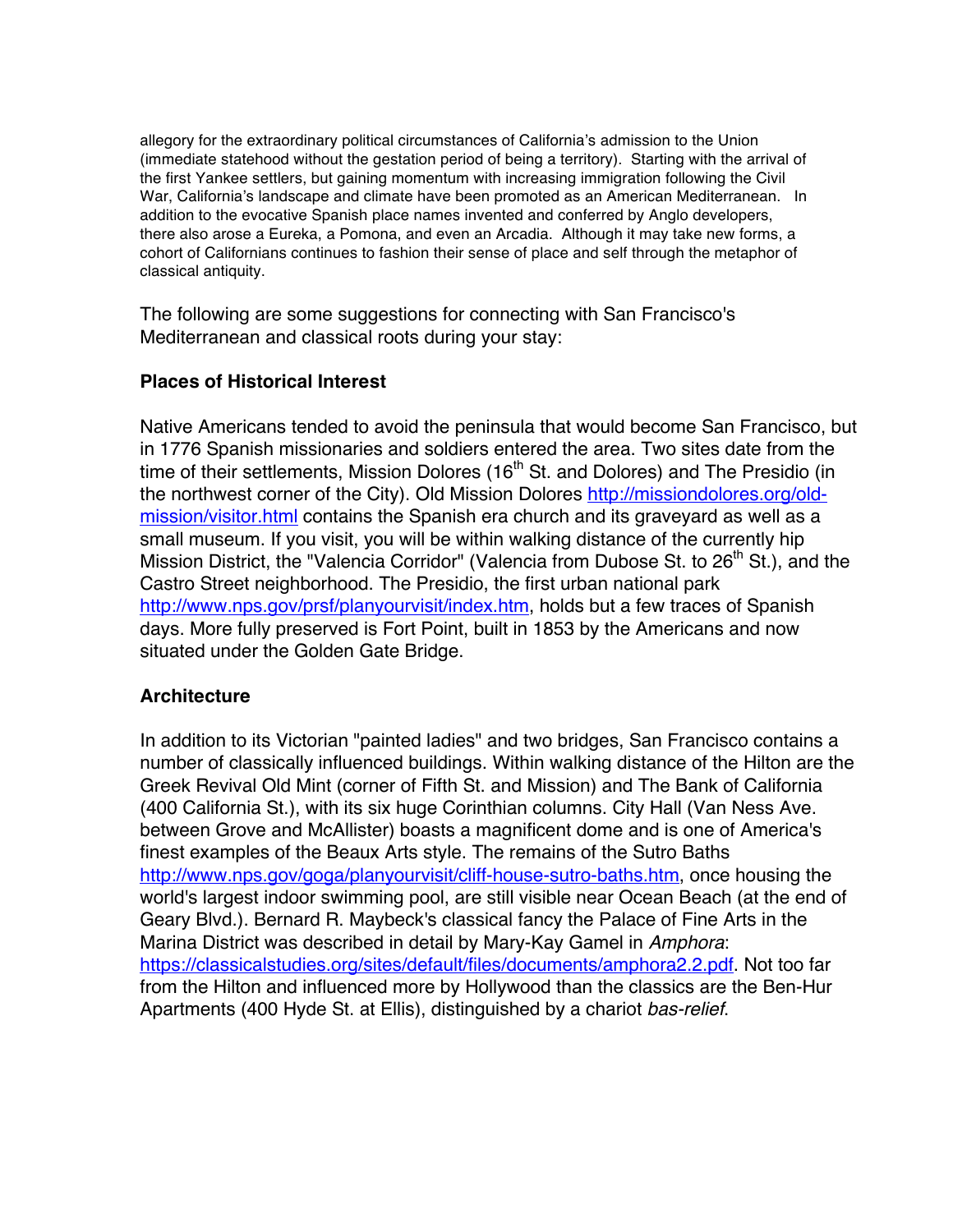## **Murals**

Mural painting, a connection to frescoes of Italy and Roman Hispania, was brought to San Francisco by the Mexican *muralista* Diego Rivera among others. The Mission District, particularly Balmy Alley, is the prime neighborhood for mural viewing. Precita Eyes Mural Arts Center http://www.precitaeyes.org/ organizes guided tours and publishes guides. Three WPA murals open for viewing may be found at Coit Tower atop Telegraph Hill http://sfrecpark.org/destination/telegraph-hill-pioneer-park/coittower/, Rincon Annex (101-199 Mission St.)

http://www.sfmuralarts.com/neighborhood/south-of-market/rincon-center/20.html, and Beach Chalet (on the Great Highway) http://sfrecpark.org/destination/golden-gatepark/beach-chalet/. In addition to its frescoes, Beach Chalet contains a brewery and ocean view restaurant.

# **Ancient Luxury: Roman Silver Treasure (CLOSES ON SUNDAY, JANUARY 10)**

The California Palace of the Legion of Honor (in Lincoln Park, 34<sup>th</sup> Ave. and Clement) http://legionofhonor.famsf.org/ houses a small collection of ancient art (Egyptian, Greek, and Roman) as well as a major collection of Rodin in a stunning location overlooking the Pacific. Our annual meeting coincides with the final days of the current special exhibition, *Ancient Luxury and the Roman Silver Treasure from Berthouville*.



*The Dedications of Quintus Domitius Tutus*, Roman Silver and Gold. Bibliothèque nationale de France, Département des Monnaies, médailles et antiques, Paris.

# **Panama-Pacific International Exhibition (CLOSES ON SUNDAY, JANUARY 10)**

Something of the civic pride of the early San Franciscans, who contemplated building a replica of the Parthenon on the summit of Telegraph Hill is currently on exhibition at the de Young Museum http://deyoung.famsf.org/jewel-city. The curators have reunited for the first time some of the 11,000 works of art that were on display at the 1915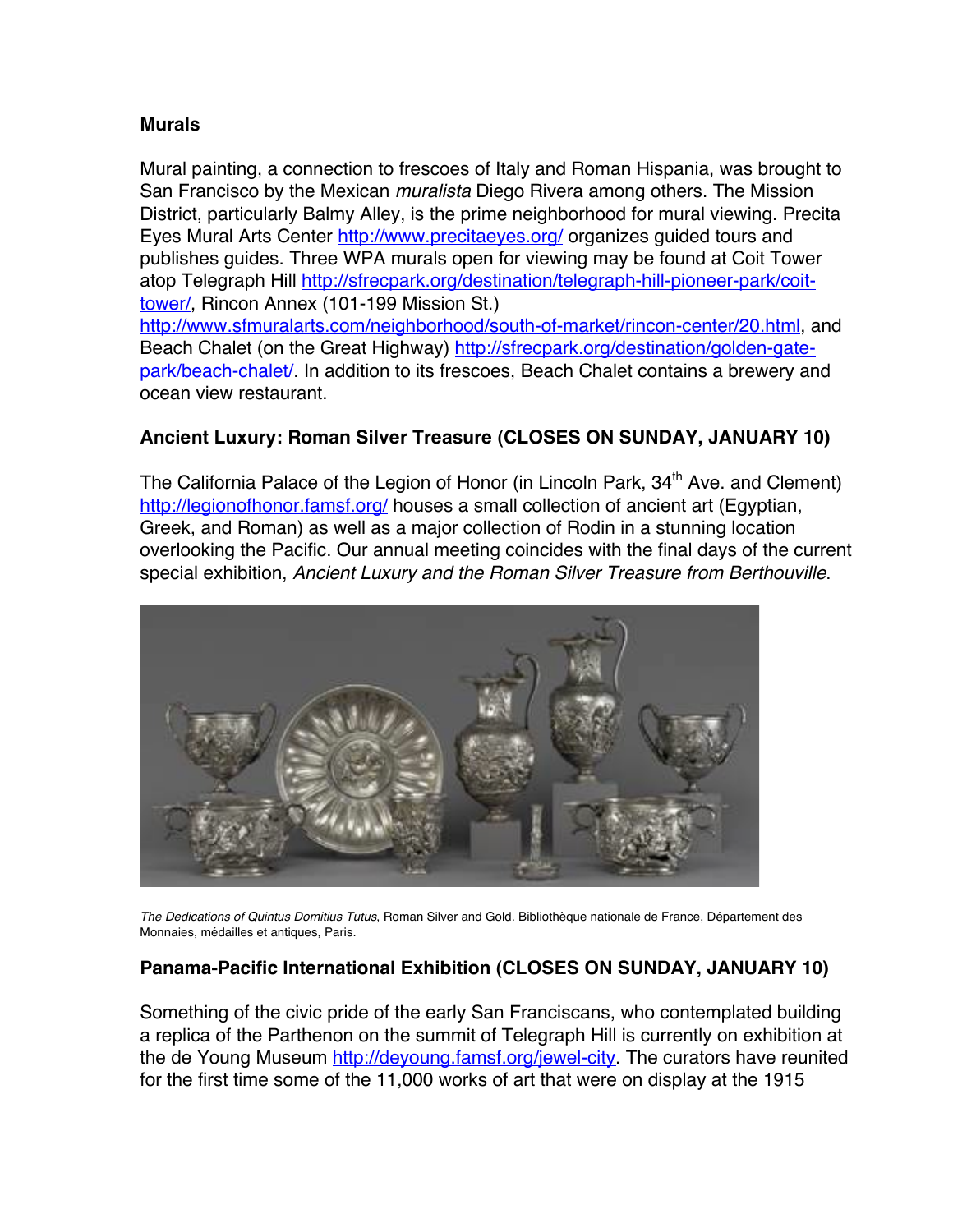Panama-Pacific International Exhibition (PPIE). Berkeley professor Perham Wilhelm Nahl created the prize-winning poster to commemorate "the 13<sup>th</sup> Labor of Hercules."



Gray Brechin, UC geographer and author of *Imperial San Francisco*, writes:

The classically derived art and architecture of the PPIE visually proclaimed for the fair's eighteen million visitors the intention of San Francisco's leaders to claim the Pacific Basin as their own *mare nostrum*. The annexation of the Hawaiian islands and acquisition of the Philippines and Guam in 1898 as prizes of the Spanish-American War were to the city's aspiring leaders portents of the city's imperial destiny in the Pacific. In December 1898, Phoebe Hearst offered to pay for an international competition "for plans by which the city of San Francisco may be laid out, altered, and improved on artistic and scientific lines as Napoleon through Baron Haussmann laid out Paris." The *San Francisco Call* headlined that the plan "Would Build a City to Rival Rome of Old." Although Hearst did not follow through on her offer, it inspired Mayor James D. Phelan to commission Daniel Burnham of Chicago to produce just such a design. Fresh copies of the plan awaited distribution when the 1906 earthquake toppled City Hall on top of them.

Little of Burnham's plan was realized in the rush to rebuild San Francisco after the 1906 cataclysm, but the exposition nine years later embodied, on a square-mile site next to the Golden Gate, much of what the city hoped to become. The architecture and ornament of the PPIE were redolent of themes of military conquest and racial hierarchy. Half a century earlier, the famous verse "Westward the course of empire takes its way" from Bishop George Berkeley's poem had inspired the naming of the university town on the east side of San Francisco Bay. Perhaps not coincidentally, Bernard Maybeck terminated the eastwest axis of the fair with the PPIE's most striking building. A colossal garden folly meant to evoke the overgrown ruins of 18<sup>th</sup> century capriccios and Piranesi etchings Maybeck's brooding Palace of Fine Arts proved so popular that Phoebe Hearst and her son, publisher William Randolph Hearst, launched a successful campaign to save it, and it alone survived the demolition of the brief city that once contained it. Debuting in the opening year of the Great War, it stood as a monumental but subtle warning of where the course of imperial hubris inevitably leads.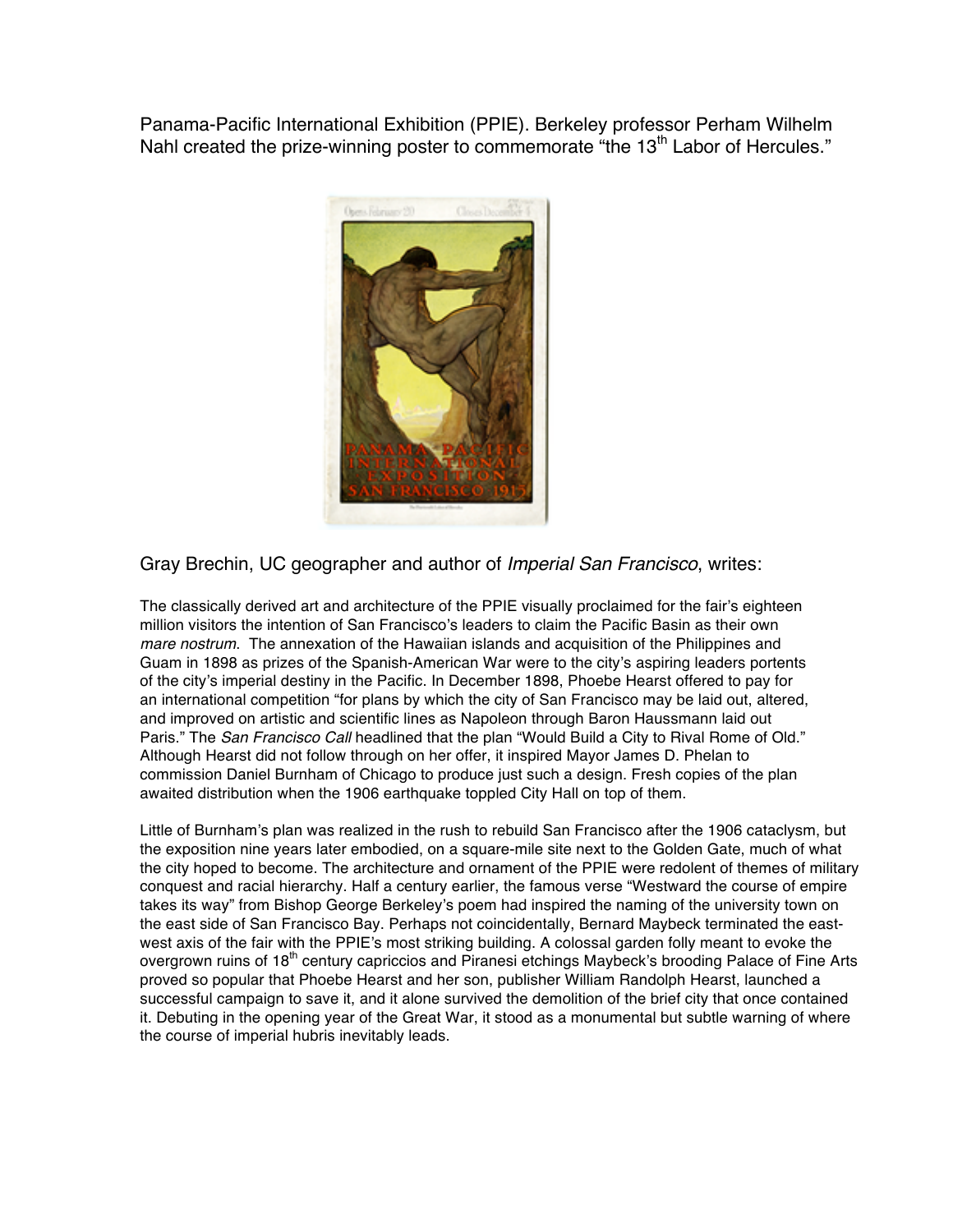The catalogue (now available at a substantial discount) for the *Jewel City* exhibition contains the essay, "The Classical Ideal in the New Athens" by Renée Dreyfus, curator in charge of ancient art and interpretation at the Fine Art Museums of San Francisco.

## **What to Wear**

San Francisco temperatures in January tend to hover in the low 50s F. 2016 is expected to be an *El Niño* year. Be prepared for a downpour or two during your stay.

## **Orientation**

The Hilton is located close to Union Square, site of rallies for the Union cause in the 1860s http://www.visitunionsquaresf.com/. Visitor Information Centers http://www.sanfrancisco.travel/visitor-information-center are located on the lower level of Macy's Union Square and at 900 Market Street (at Powell). Market Street divides the city on a diagonal and San Franciscans commonly refer to an address as "north" or "south of Market."

## **Getting Around**

The Bay Area is served by a patchwork of transit agencies. The most useful to visitors in central San Francisco are Muni--the Municipal Railway, with bus, streetcar, and cable car service within San Francisco proper, and BART--Bay Area Rapid Transit, with rail service to part of San Francisco, many suburban locations, and the airports.

Muni's core service is the Metro, with streetcars running under Market Street in the center of the city. Buses provide service to within a few blocks of every location in the city, though service is not always rapid. Basic fare is \$2.25 exact change only, except cable cars which are \$7.00. In the Metro stations, one must buy a ticket from a machine before entering the turnstiles. Note that Muni Metro and BART share stations but are separate systems with separate ticketing. Muni also offers 1-, 3-, and 7-day passes at the visitor information centers and many Walgreens stores. These are a good deal if you intend to use transit a lot, especially if you want to ride a cable car. More information at http://sfmta.com.

BART runs to Oakland, Berkeley, and to both San Francisco and Oakland airports. Fares vary with distance traveled. Again, tickets must be purchased from a machine before entering the turnstiles. More information at http://bart.gov.

Area-wide transit schedules, trip planners, and information on all systems including ferries and bicycle rentals can be found at http://511.org or by calling 511.

The best way to get around San Francisco, however, is on foot.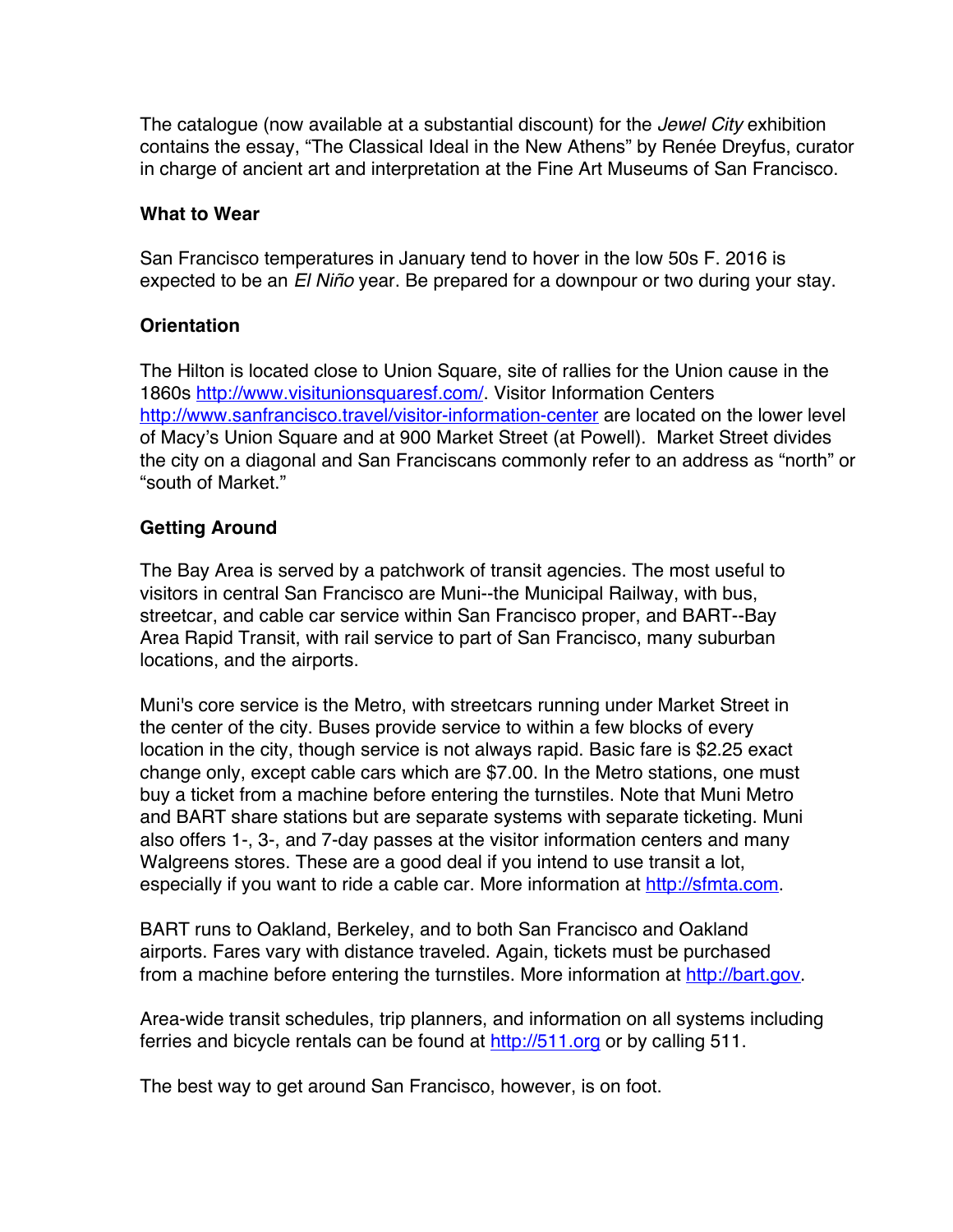## **Local Guides**

*The San Francisco Chronicle's* Sunday Datebook (known universally as "the pink pages") contains the most up-to-date listings of museum events, concerts, and movies.

*SF Weekly* http://www.sfweekly.com/ is available for free all over town and contains extensive listings of the latest events including the club scene and restaurant reviews.

Another free weekly, *The Bay Area Reporter* (B.A.R.) http://www.ebar.com/ serves the LGBT community and also offers cultural and night life information of general interest.

# **Museums Near the Hotel**

The Asian Art Museum, housed in what had been the Beaux-Arts style old Main Library http://www.asianart.org/, is in walking distance of the Hilton. The collection is world class and changes frequently. The current exhibition is *Looking East: How Japan Inspired Monet, Van Gogh, and Other Western Artists*.

San Francisco Art Institute (800 Chestnut St., between Levenworth and Jones) features Diego Rivera's mural, "The Making of a Fresco" http://www.sfai.edu/aboutsfai/diego-rivera-mural, student work, and other exhibits from time to time. The Cafe on the roof deck offers spectacular views of the city and reasonably priced eats.

Yerba Buena Center for the Arts (701 Mission St.) http://www.ybca.org/ is a multidisciplinary center for contemporary art. The current exhibitions include *Office Space* and *Golden Prospects*.

The Contemporary Jewish Museum (737 Mission St.) http://www.thecjm.org/# is currently presenting *Chasing Justice* exhibiting the work of three artists.

Museum of African Diaspora (685 Mission St.) http://www.moadsf.org/ celebrates its recent renovation by once again displaying the *Face of the African Diaspora*, a stairway photomosaic made up of over 2000 images and spanning three floors of the Museum.

## **Museum Worth the Trip**

The Oakland Museum of California (1000 Oak St., Oakland) http://museumca.org/ is an interdisciplinary museum dedicated to the art, history, and natural science of California. OMCA is conveniently located one block from the Lake Merritt BART station.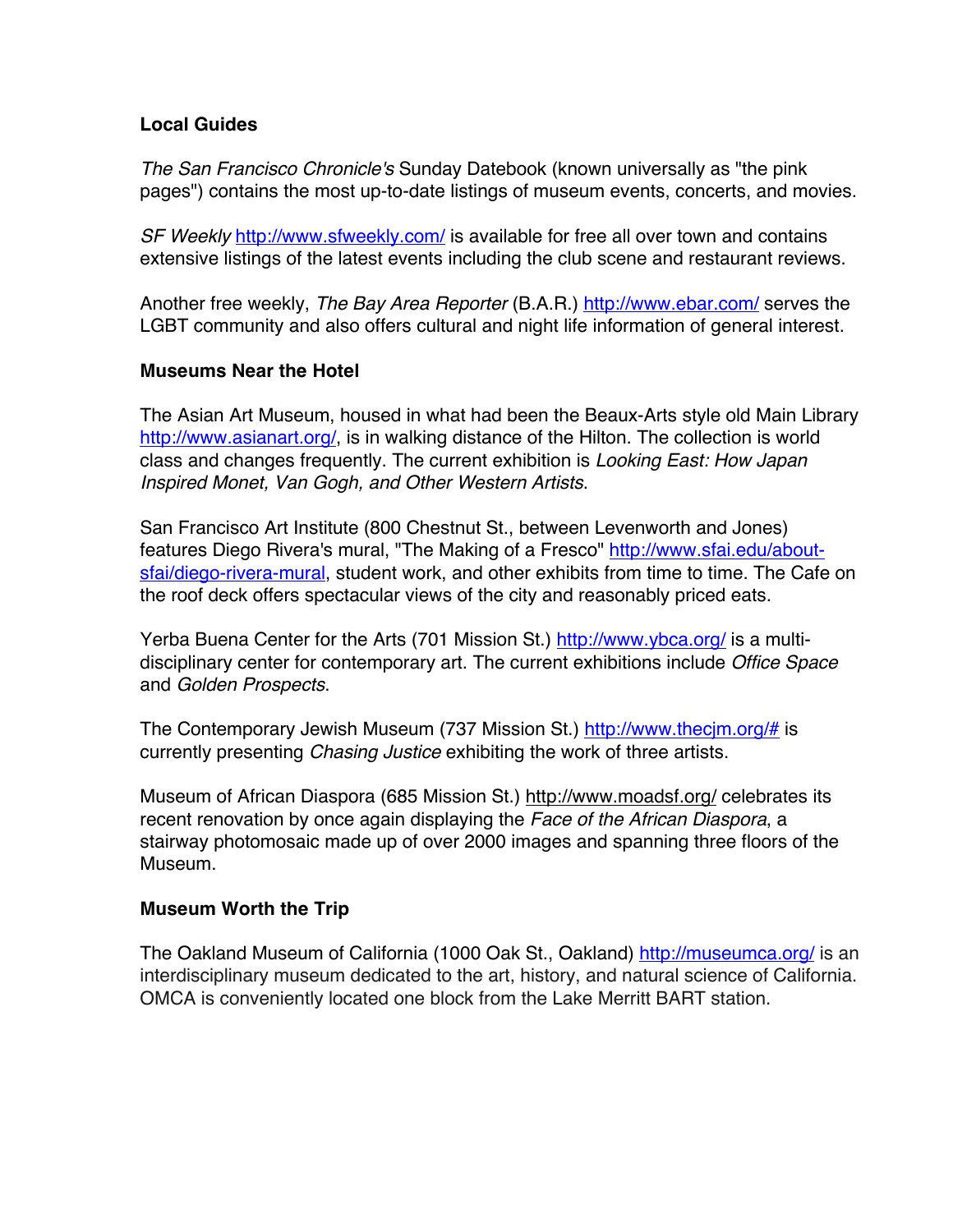# **For the Entire Family**

Exploratorium (Pier 15, Embarcadero at Green St.) http://www.exploratorium.edu/ describes itself as a "museum of science, art, and human perception" and is filled with interactive exhibitions for all ages.

California Academy of Science (in Golden Gate Park) http://www.calacademy.org/ houses a planetarium, museum of natural history, rain forest recreation, and aquarium.

Children's Creativity Museum (221 Fourth St.) http://creativity.org/ offers hands-on activities for kids of all ages. Take a spin back in time on the hand-carved wooden carousel.

Aquarium of the Bay (Embarcadero and Beach) http://www.aquariumofthebay.org/ seeks to protect, restore and inspire conservation of San Francisco Bay and its watershed. No need to worry about the high-minded mission statement since the sharks are scary and the river otters adorable. After your visit at the Aquarium, walk over to Pier 39 http://www.pier39.com/home/attractions/on-the-pier/sea-lions/ for a look at San Francisco's resident pinnipeds. Scoma's http://www.scomas.com/ and Alioto's http://aliotos.com/ are your best choices for a meal at Fisherman's Wharf.

# **Best Views of The City**

Linger and enjoy Tank Hill Park (top of Belgrave Ave). The easiest way to reach this vantage point is to take a taxi, or the N-Judah MUNI street car to Stanyan St., walk up to the top of Stanyan, then turn left for a great panoramic view, perhaps the best in the city. San Francisco classicists Luis Losada and Kathleen Morgan recommend this excursion.

Local arrangements co-chair John Klopacz recommends his neighborhood's Bernal Hill Park (top of Bernal Heights) for a *buena vista* from which on a clear day you can see San Jose and across the Bay. "The Hill" is the last patch of native grasses and plants within the city limits. With luck, the California poppies will be blooming and a falcon or hawk will hover overhead. If you visit at dawn, you may catch a glimpse of Bernal Hill's elusive coyote. Best to hail a cab or other car service for this adventure.

## **Self-Guided Walking Tours**

Marina Green to the Golden Gate Bridge, along the Bay front: You will pass the St. Francis Yacht Club and Crissy Field, as well as views of the Golden Gate Bridge and Marin Headlands going out, Alcatraz and across the Bay to the Berkeley Campanile returning.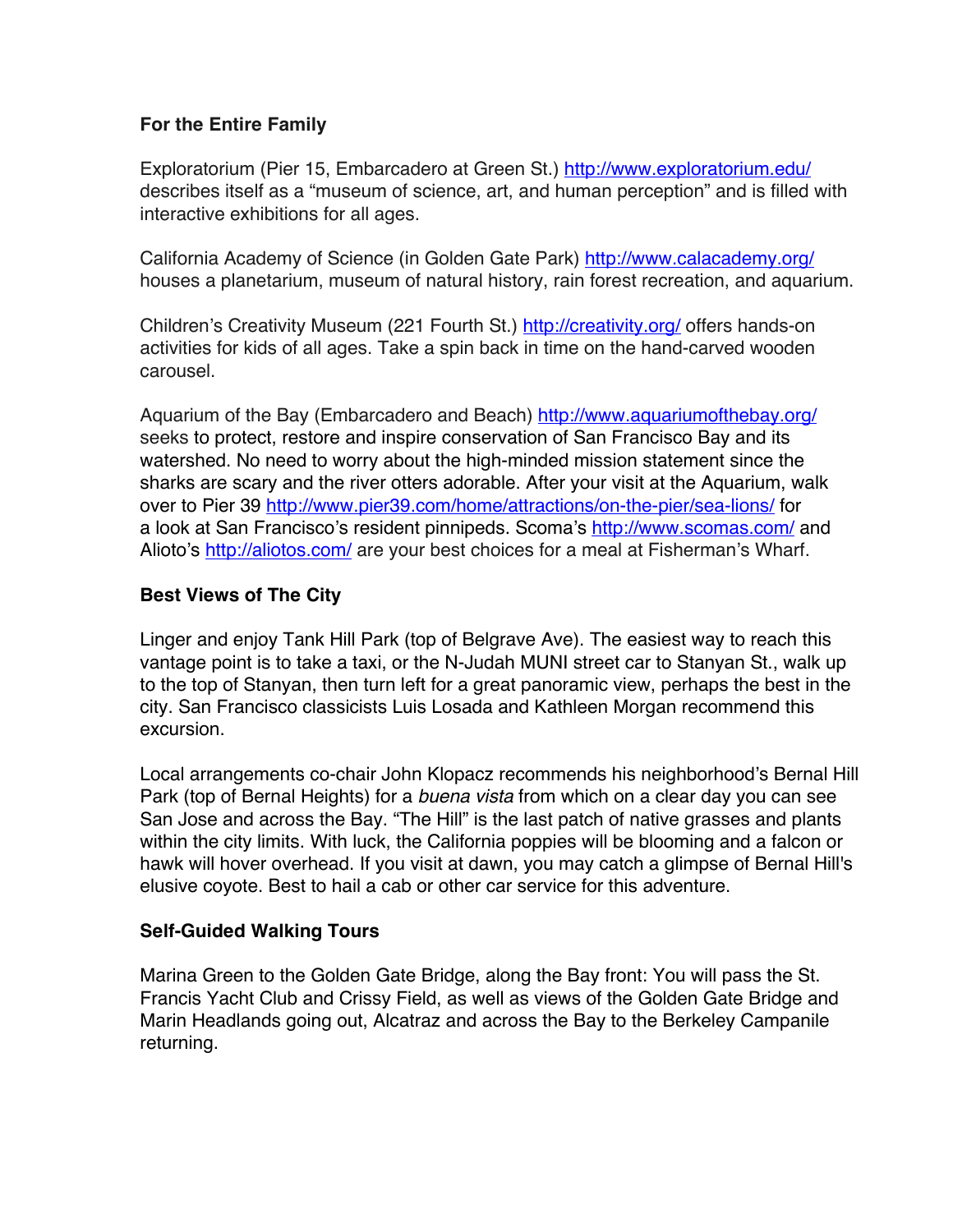Embarcadero, from the Ferry Building to China Basin (Pac Bell Park): Start with the fancy food shops in the Ferry Building (a farmer's market is outdoors on Saturday AM), proceed past the Oldenberg "Cupid's Bow" sculpture and the various little bronze sea creatures. Signs along the way give historical information on important events in labor history. Go under the Bay Bridge, past the yacht club (good pier to walk out over the Bay), and on to McCovey Cove where baseball memorabilia abound.

Down Market Street to Justin Herman Plaza, across from the Ferry Building: A great way to get the feel of downtown San Francisco in all its variety. End with coffee in the Plaza or cross to the Ferry Building for chowder at Hog Island Oyster Co. or for a loaf of Acme Bread sourdough.

Civic Center: Your walk will include City Hall (interesting architecture, including a display on the building of its great dome), where weddings may be in progress. The Civic Center complex includes the Asian Art Museum (Larkin St. at Fulton) and the Main Library (Grove St. between Larkin and Hyde), which houses a fine rare book collection. San Franciscans are justly proud of the fact that the UN Charter was signed in the War Memorial Opera House (201 Van Ness Ave. at Grove). Across Grove Street from the Opera House is Davies Symphony Hall. The gift shop sells the orchestra's Grammy winning CDs among other souvenirs.

# **Theatre, Athletic Events and Music**

Both the American Conservatory Theatre and Berkeley Rep are dark during our annual meeting.

Local college basketball teams are playing away games. If you were hoping to see Steph Curry in action, you will need to catch a train for Sacramento.

Classical music lovers may still be able to find a ticket for Itzhak Perlman playing with and conducting the San Francisco Symphony http://www.sfsymphony.org/Buy-Tickets/2015-2016/Itzhak-Perlman-plays-Beethoven.aspx on January 9 and 10.

At the SF Jazz Center (201 Franklin St.) resident artistic director Eric Harland performs with quest artists https://www.sfjazz.org/events/2015-16/0107/eric-harland from January 6 through 10.

Check the "pink pages" and other local entertainment guides for music and theatre at smaller venues.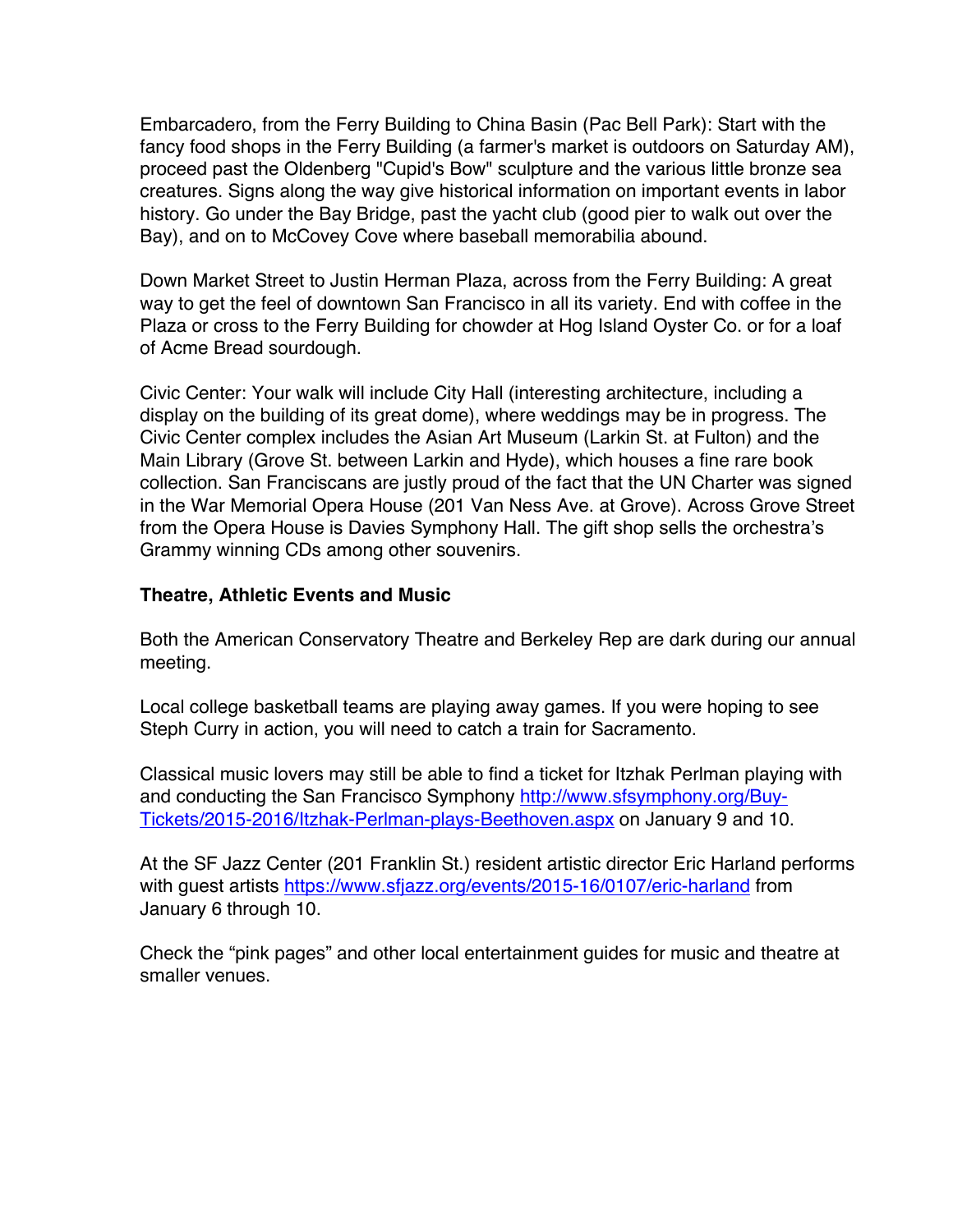## **Dining near the Hilton**

## **Breakfast, Lunch, Snacks and Coffee (Inexpensive to Moderate)**

Il Caffe Rulli (in Union Square Park) http://www.rulli.com/home serves the best pastries this side of Milano along with excellent panini and has a view of the skating rink.

Kuleto's Cafe (225 Powell St. between O'Farrell and Geary, inside the Villa Florence Hotel) http://www.kuletos.com/ for panini and pizza.

Tout Sweet (3<sup>rd</sup> Floor of Macy's Union Square) http://www.toutsweetsf.com/ for sandwiches and award-winning pastries.

Dottie's True Blue Cafe (28 Sixth St. at Stevenson) https://www.facebook.com/dottiestrueblue for an all-American breakfast.

Montesacro (510 Stevenson at Sixth St.) bakes traditional Roman *pinsa* http://www.montesacrosf.com/pinsa.

Cafe de la Presse (352 Grant St. at Bush) http://cafedelapresse.com/ for that Gallic *je ne sais quoi*.

Cafe Claude (7 Claude Lane off Bush) http://cafeclaude.com/ serves the best *Croque Monsieur* in town.

Crocker Galleria (50 Post St.) houses a number of cafés, delis and restaurants. Treat yourself to one of Mission District local, Elvia Buendia's sweet or savory cupcakes http://www.lalunacupcakes.com/about/.

Macy's Union Square Cellar http://www.visitmacysusa.com/visitor-center/sanfrancisco/dining and the Westfield Center (865 Market St. at Fifth) https://www.westfield.com/sanfrancisco/stores/all-stores/fooddrink offer a variety of dining and "grazing" options.

For a taste of techie San Francisco head over to The Market in the Twitter Building (1355 Market St. at Tenth) http://www.visitthemarket.com/. Azalina's comes highly recommended http://www.azalinas.com/. And to think twitter was not yet a thing when we last met in San Francisco.

# **For Elegant Dining (Very Expensive)**

Farallon (450 Post St. between Mason and Powell) http://www.farallonrestaurant.com/. This elegant seafood restaurant is set in the swimming pool of a former gentlemen's club. The original trompe l'oiel underwater scenes have been left intact. Book ahead.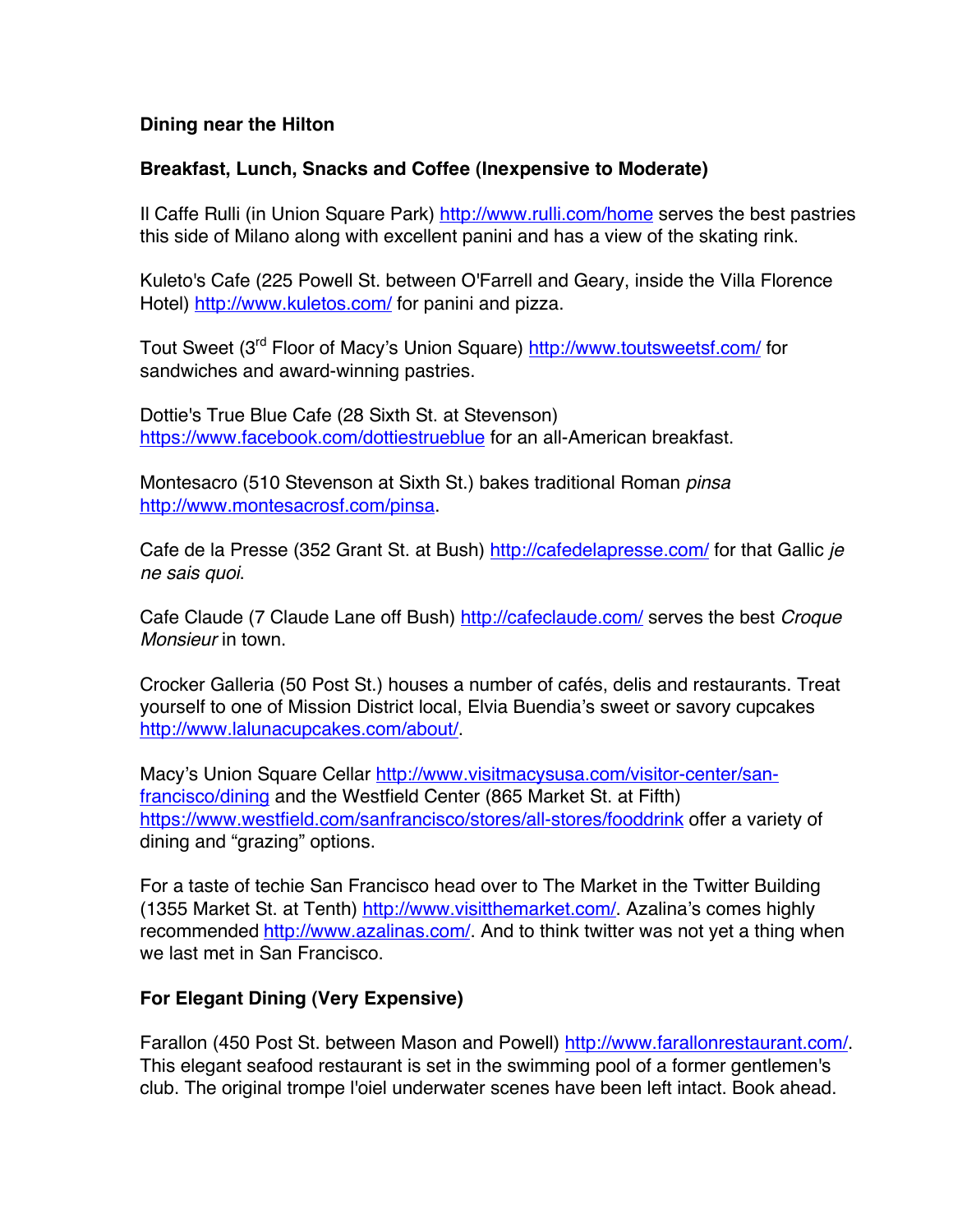Kokkari (200 Jackson St. at Front) https://kokkari.com/. Stunning atmosphere and stellar *mezethes*. Reservations advised.

Campton Place (340 Stockton St. at Sutter) http://www.camptonplacesf.com/info. Chef Sri's sophisticated style of Cal-Indian cuisine has just received a second Michelin star.

# **Classic San Francisco Grills (Moderate to Expensive)**

Tadich Grill (240 California St. between Battery and Front). The same family has run this restaurant for over one hundred years. Treat yourself to a bit of San Francisco history http://www.tadichgrill.com/history.php.

Sam's Grill and Seafood Restaurant (374 Bush St. at Belden Place) has been serving fresh oysters since 1867 http://www.samsgrillsf.com/.

John's Grill (63 Ellis St.) http://johnsgrill.com/ was a setting in Dashiell Hammett's *The Maltese Falcon*.

Hayes Street Grill (320 Hayes St. at Franklin) http://www.hayesstreetgrill.com/, opened in 1979, is the new kid on the block, but still a good place to eat before a Civic Center performance. Booking ahead a must for pre-show dining.

## **Belden Lane (Moderate to Expensive)**

For a choice of cuisine walk over to Belden Place, a pedestrian alley once the home of the first French settlers http://www.belden-place.com/view/restaurants/

## **Lunch and Dinner (Moderate)**

David's Deli (474 Geary Blvd. between Taylor and Mason). Classic Jewish deli.

Scala's Bistro (432 Powell St., next to the Sir Francis Drake Hotel) http://www.scalasbistro.com/. White tablecloth atmosphere at moderate prices, if you order carefully. Book ahead.

Roxanne Cafe (570 Powell St. at Bush) http://roxannecafesf.eat24hour.com/. Take the cable car to the Powell and Bush stop. Closed Fridays.

The Irish Bank Bar (10 Mark Lane off of Bush) http://www.theirishbank.com/ Good pub meals and beer selection.

Johnny Foley's (243 O'Farrell St.) http://www.johnnyfoleys.com/index.php for a modern spin on classic Irish dishes close to the Hilton.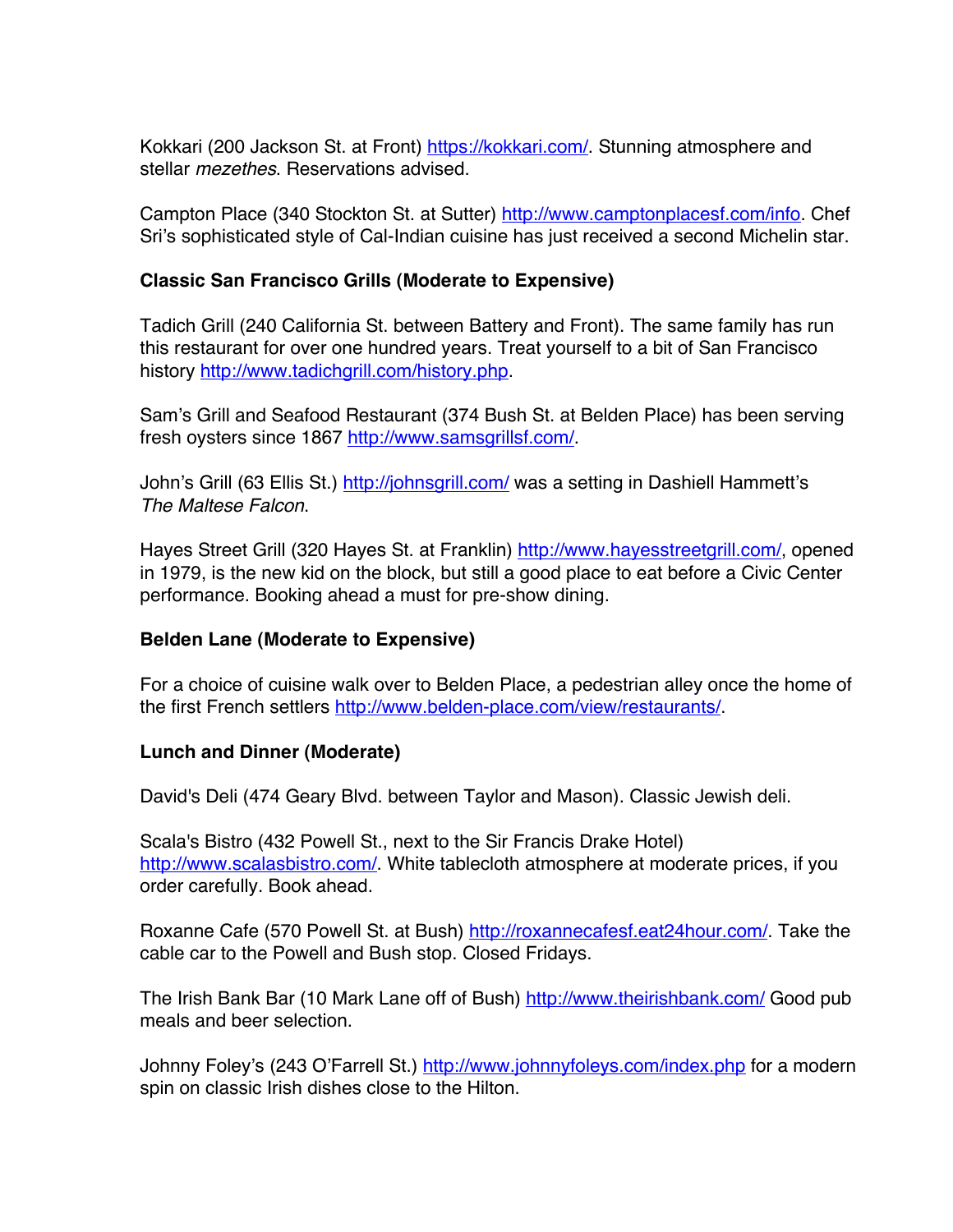54 Mint (16 Mint Plaza) http://www.54mint.com/ for sophisticated Italian regional cooking and an extensive Italian wine list.

Umbria (198 2<sup>nd</sup> St. at Howard) http://www.umbriasf.com/ for the cuisine of the region and attentive, friendly service.

## **Lunch and Dinner (Inexpensive)**

Sabra Grill (415 Grant Ave. near Bush) http://adka.org/sabragrill/. Israeli/Kosher. Closed on Friday evenings and Saturdays.

OSHA Thai Noodle Cafe (696 Geary Blvd.) http://www.oshathai.com/geary. Check out the Thai fashion magazines and music videos. Open late.

Golden Era (395 Golden Gate Ave.) http://goldeneravegan.com/. Excellent Vietnamese vegan cuisine.

Naan 'n' Curry (336 O'Farrell St. between Post and Mason) http://naancurrysf.weebly.com/. Open very late.

Shalimar (532 Jones St. between O'Farrell and Geary) http://www.shalimarsf.com/. A Pakistani and Indian feast for under \$10.

Café Zitouna (1202 Sutter St. at Polk) http://www.sfcafezitouna.com/. Delicious and authentic Tunisian food. Halal and no alcoholic beverages served.

# **Open 24 Hours**

Cafe Mason (320 Mason St.) http://m.mainstreethub.com/cafemason.

Lori's Diner (336 Mason St.) http://lorisdiner.com/.

Pine Crest Restaurant (401 Geary Blvd. at Mason) http://lorisdiner.com/.

## **When You Are Multi-tasking**

We regret that Joey's Espresso, Ice Cream, Wash & Dry and Internet Café has closed since our 2004 annual meeting. If you find yourself in need of a clean change and an espresso, try Brain Wash http://www.brainwash.com/.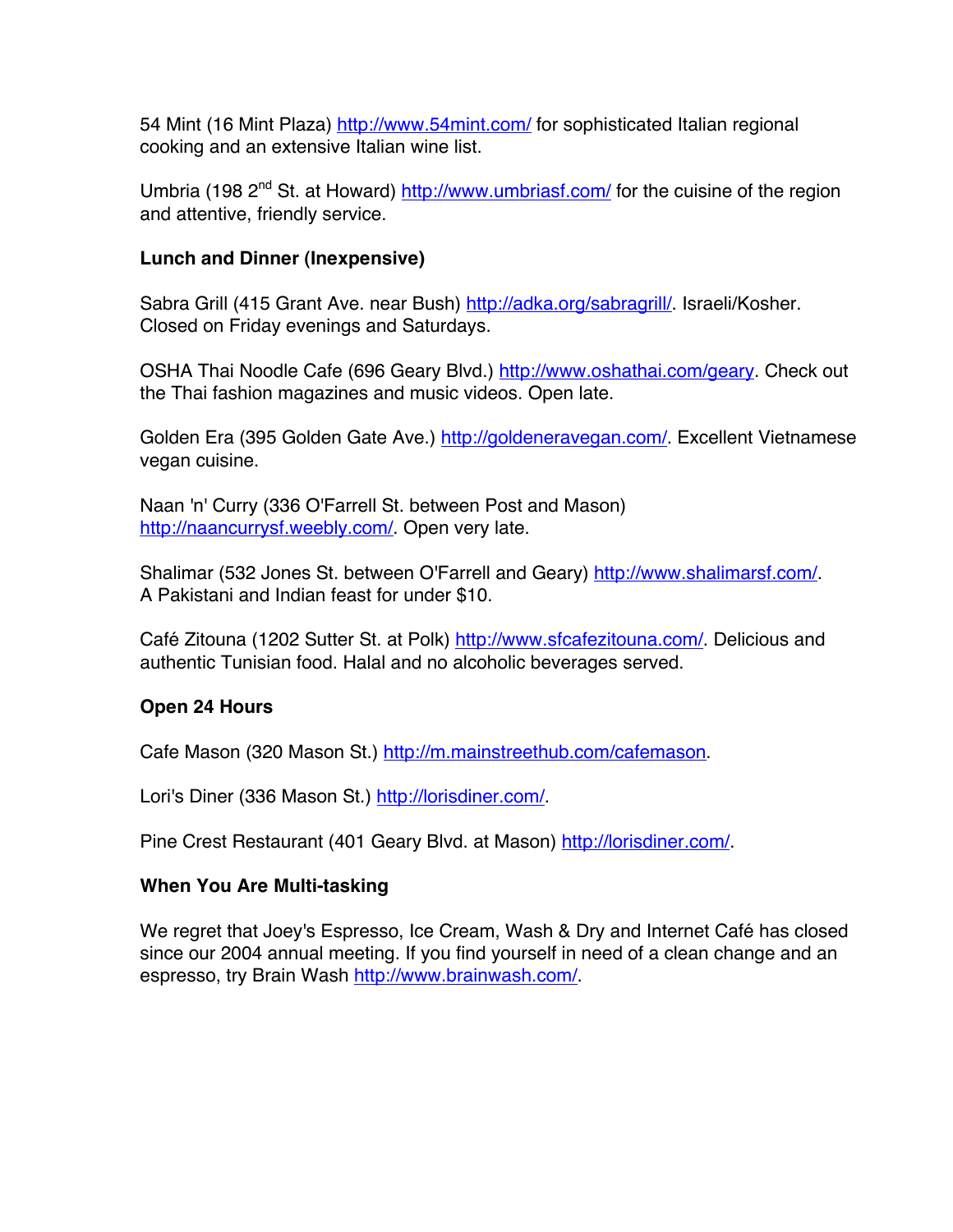# **For America's Best Burrito**

La Taqueria (2889 Mission at 25th St.) http://fivethirtyeight.com/features/americasbest-burrito/. Take BART to 24th St. and walk a block south. In the heart of The Mission, you will encounter a true cross section of San Franciscans.

And for a more sophisticated take on the cuisine of Mexico and Alta California try Californios (3115 22<sup>nd</sup> St. near S. Van Ness) http://www.californiossf.com/ or Cala (149 Fell St. between Van Ness and Franklin) http://www.calarestaurant.com/. Book now for Cala as *The San Francisco Chronicle* has just named it "best new restaurant of 2015."

## **Dim Sum around Town**

Yank Sing (49 Stevenson St. between 1<sup>st</sup> and 2<sup>nd</sup>) http://www.yanksing.com/home.php. While feasting here, take the opportunity to see the Rincon Annex murals.

City View (662 Commercial St.) http://cityviewdimsum.com/. In the heart of San Francisco's historic Chinatown.

Ton Kiang (5821 Geary Blvd. between 22<sup>nd</sup> and 23<sup>rd</sup> Aves.) http://tonkiang.net/. Well worth the carfare for a trip to the Outer Richmond neighborhood.

## **Bookshops**

Sad to say, several of the independent and special interest bookshops mentioned in the 2004 guide have closed as has Border's Books in Union Square. Here are the survivors we suggest you visit when you have exhausted the possibilities in the Exhibition Room:

Alexander Book Co. (50 Second St.) http://www.alexanderbook.com/.

City Lights (261 Columbus) http://citylights.com/, the legendary home to the Beats in North Beach. Seize the chance to sip espresso in one of poets' old haunts or follow their path through the neighborhood http://www.frugalfun.com/followthebeat.shtml.

The Booksmith (1644 Haight St.) http://www.booksmith.com/ in Haight Ashbury.

Books Inc. (601 Van Ness Ave.) http://www.booksinc.net/SFOpera.

Green Apple (506 Clement St.) http://www.greenapplebooks.com/ in the Richmond.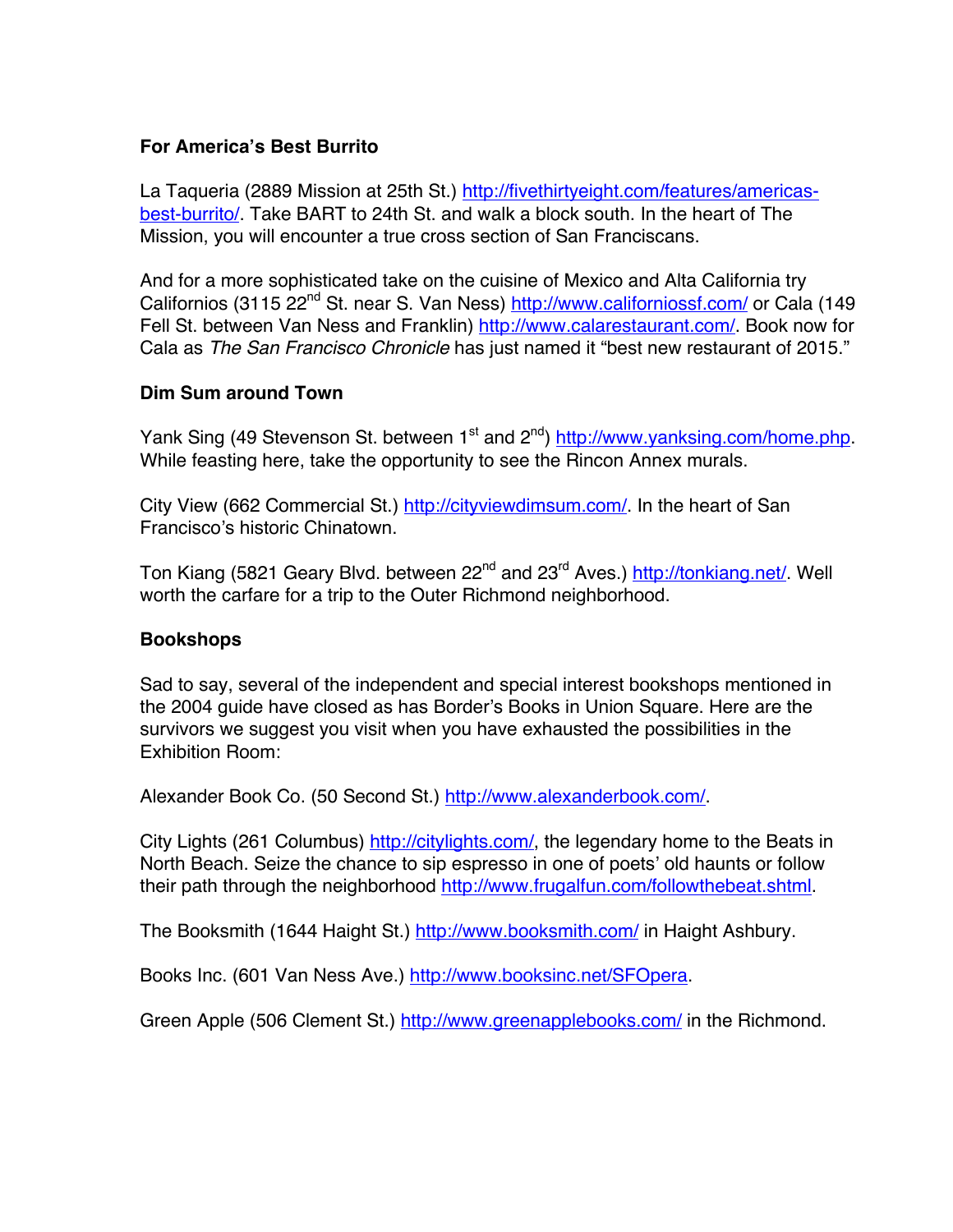# **Shopping**

Should you need or wish to shop during your stay, we suggest you explore the Main Streets of some of San Francisco's urban villages:

Hayes Street (between Franklin St. and Laguna) or Valencia Street (between Duboce St. and  $26<sup>th</sup>$ ) for quirky shops, trendy restaurants, and hip watering holes.

The Mission's 24<sup>th</sup> Street (between Mission and Potrero) is the business and cultural heart of a neighborhood very much in transition as tech newcomers and long-time Latino residents struggle to live side by side. Some of the old grit and charm remain. You can still find *tortillas hecho a mano* http://www.lapalmasf.com/ along with artisanal donuts http://www.dynamodonut.com/. Be sure to walk along Balmy Alley.

Shop for antiques and elegant clothing on upper Fillmore St. (between Bush and Broadway) or Sacramento St. (between Cherry and Divisadero).

The Richmond's Clement Street (between Arguello St. and Park Presidio) is lined with an assortment of pan-Asian restaurants and shops including Green Apple Books.

And there is always Union Square with its many shops and department stores just a short walk from the Hilton.

## **Oakland and Berkeley**

San Francisco's sibling cities across the Bay are reached easily on BART. We have not included a full list of attractions, but here are a few links to begin planning your trip:

## http://www.ci.berkeley.ca.us/visitors/

We hope Gray Brechin's words will motivate you to visit the classically influenced University of California campus:

Inspired by the ordered grandeur of the 1893 Chicago world's fair, mining heiress Phoebe Apperson Hearst in 1896 offered to pay for an international competition to enhance the beauty of the University of California at Berkeley so that it would "redound to the glory of the State whose culture and civilization are to be nursed and developed" there. Inspired and organized by Beaux-Arts graduate and U.C. instructor Bernard Maybeck, the Hearst Competition jurists chose French architect Emile Bénard's grandiose vision of a miniature Paris at the foot of the Berkeley hills facing San Francisco and the Golden Gate. Just the prospect of the of the Hearst plan inspired many to liken the campus to an "acropolis of learning" and earned Berkeley the sobriquet of "Athens of the West." The University Regents hired New York architect and Beaux-Arts graduate John Galen Howard to realize Bénard's plan but with the consistent backing of Phoebe Hearst and Greek scholar and U.C. President Benjamin Ide Wheeler, Howard quickly made it his own. His orderly concoction of classically-inspired buildings resembles a permanent world's fair and to this day constitutes the core of the Berkeley campus. Howard oriented his buildings around a primary axis aimed at the Golden Gate.